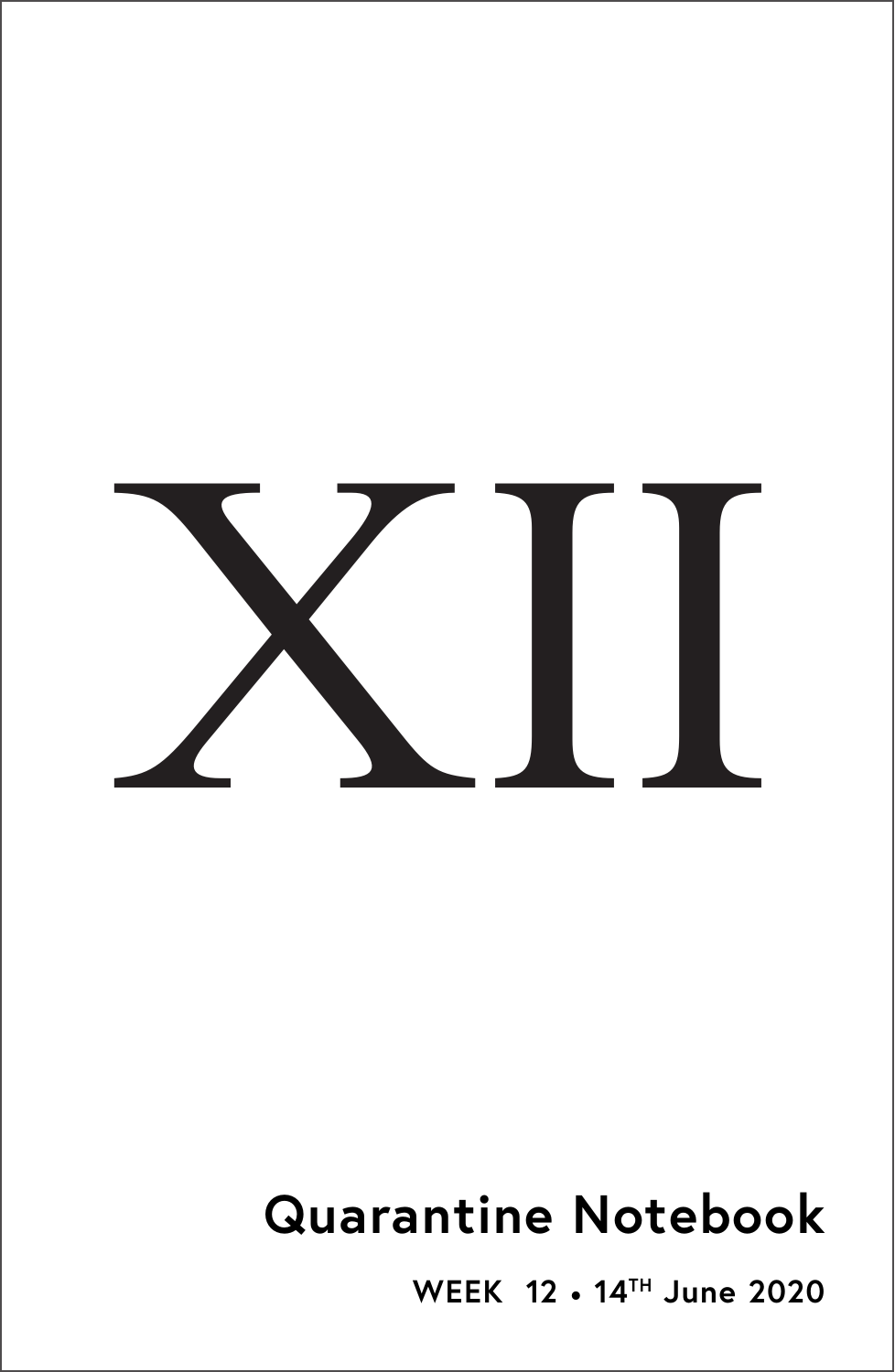## **Quarantine Notebook**

WEEK <sub>12</sub>  $I4^{TH}$  JUNE 2020

Copyright of each piece of writing in this document belongs to its respective author. © 2020

Permission has been obtained from each author to display this work on the website [www.muscaliet.co.uk.](https://www.muscaliet.co.uk) The website is property of Muscaliet Press.

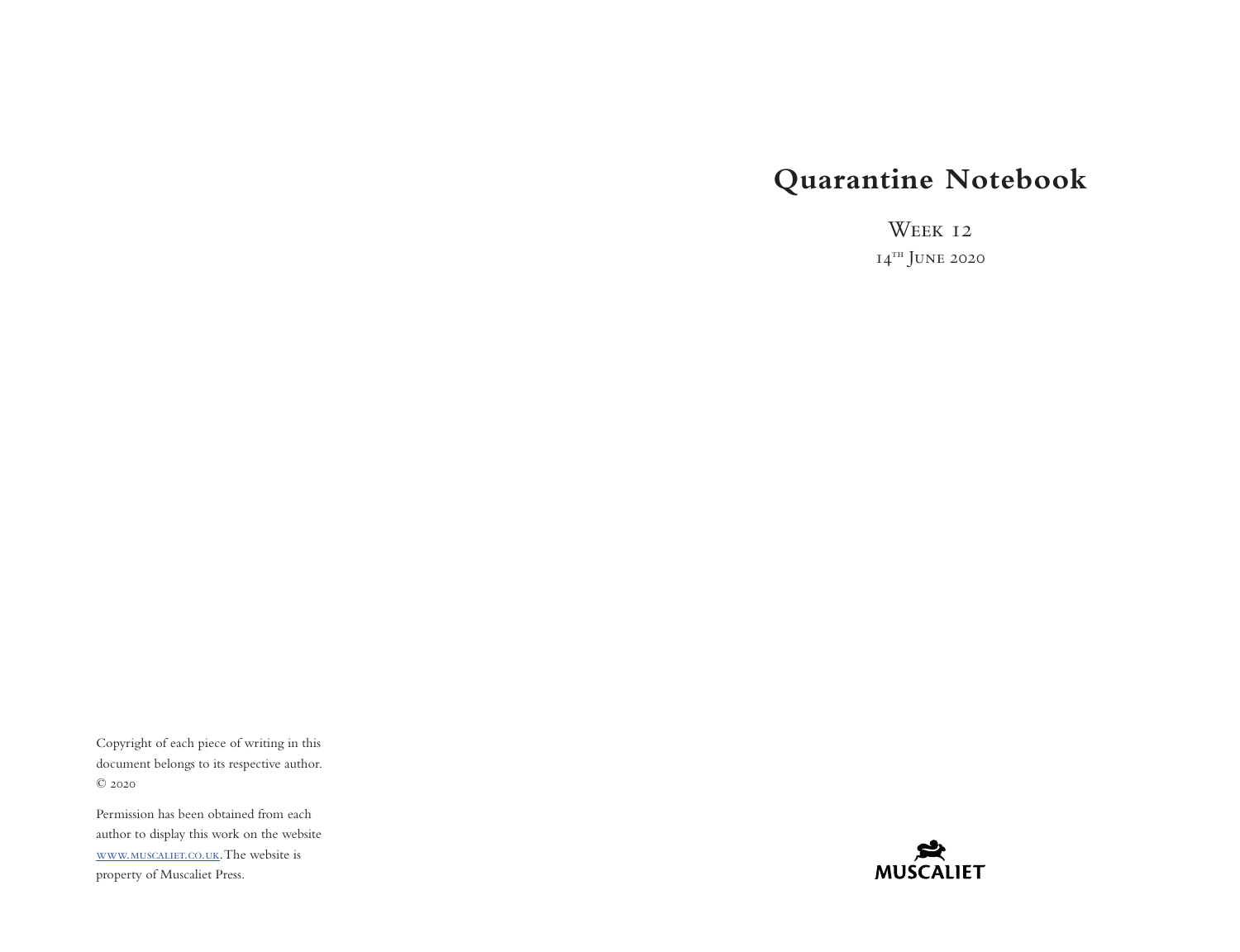## Fans

#### 1

Wing, I'll be in elysium, Whether I stop or carry On, at a sign from your delirium, Madame de Montjau, Madie.

## 2

Once with pure emotion oscillating Like a fairy or a unicorn, Show me, ancient wing, With a flick, my horizon.

## 3

Simple, tender, out in the meadows, Where every bush is covered in wool when The fluffy troupe goes By, such is the soul of Madeleine.

#### 4

Always this sceptre where you cogitate Yesterday, tomorrow, actor, band, Give the signal to celebrate With a swish of your hand.

## 5

Around marble grows the lily bed – Breeze, don't hog (*it's out of order!*), Proud and white, her gaze straight ahead, Nelly, who's just like this border.

## 6

From some spectacular dawn's grand — Eur, so that its flight comes home To your small unknowing hand I sign this fan with a poem.

## 7

As the moon asks, imploringly, A white cloud for cold Cream, extend the reverie Of Madame Hérold.

## 8

This small wing enough to dispel Worries, storm clouds or *tabac*, Breeze towards my smile A few verses from Rodenbach.

## 9

Forgive this crazy paper And its morose gibberish If it caresses your Forehead without blemish.

#### 10

With the soft breeze of this fan Madame Dinah Seignobos, So clement, thinks she can Blow away every vain bobo.

#### 11

Beautiful fan that I put in a flutter With my visit to a fairy's lair With your open wing aflutter Send me immortal and laughter-filled air.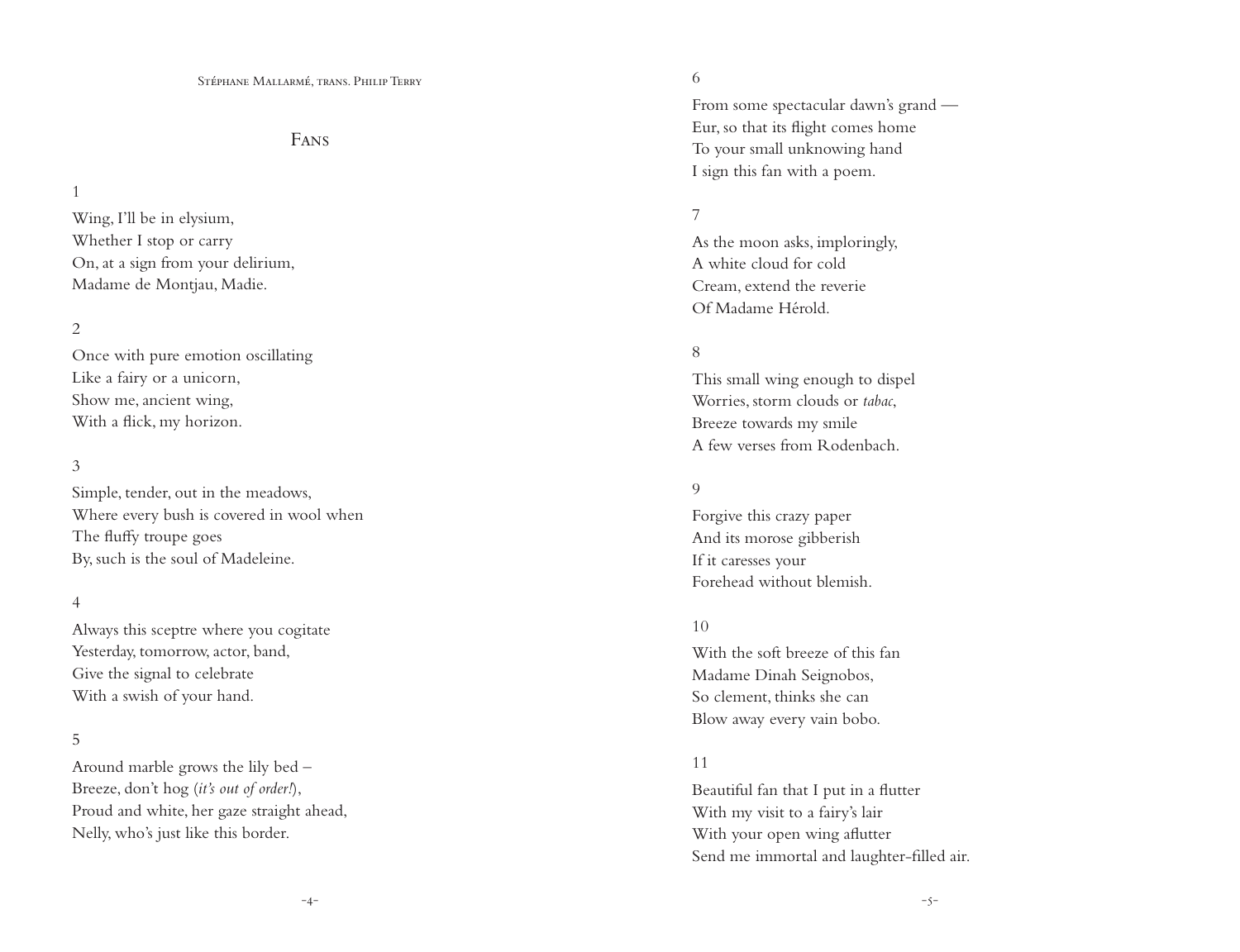## 12

Wing made of nothing but folded paper, You'll beat 'em all if you can just get – Ranging from joie to *tempête* — Missia to play the piano to us later.

## 13

Spiritually off in The clouds, with a firm *schluuup*, Seized by Madame Dauphin, Weather-wing, you close up.

## 14

Beat,

 Wing, but only arrest Her singing to brilliantly Reinstate it on her breast And on her head as jewellery.

#### 15

Wing, far better than hands (or feet), Hide from the sun and infra-red rays The soft features of Marguerite Ponsot, who looks out at the waves.

#### 16

Shut, I am the sceptre in the hand, Content with my pile, Don't open me, fanned, If I must hide your smile.

## 17

Flower, swan or sign, When it's Augusta Holmès The fluttering makes a beeline For the nonchalant Mendès.

## 18

Oh Japanese mocker Hide in the full moon's gleaming Of turquoise or copper Your laugh which knows dreaming.

## 19

Happy for who, smiling and pusillanimous, Méry Laurent raises her finger to her mouth.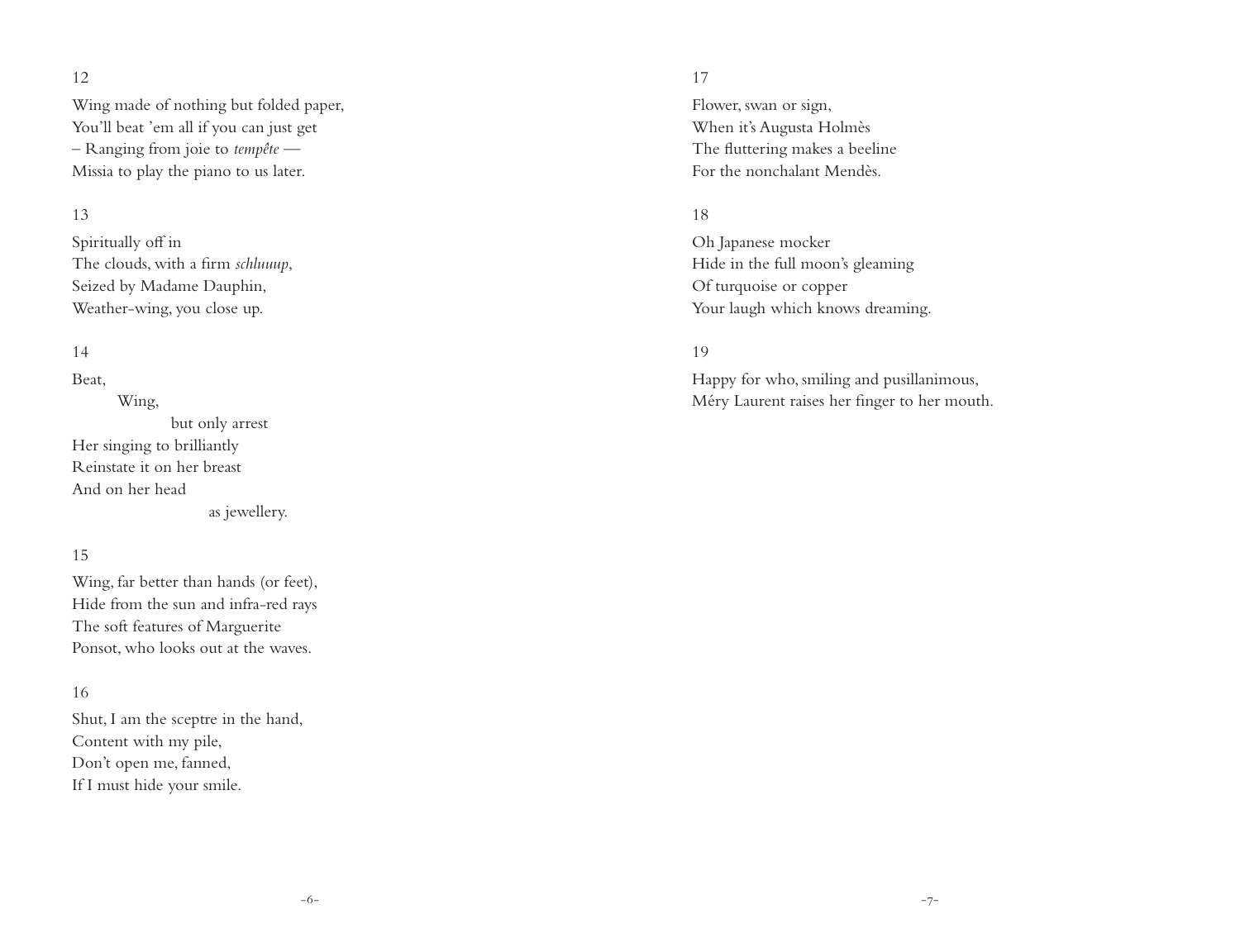## Spleen\*

When lowering like a lid the sky leans down Upon a mind that sighs with long-term boredom, And the horizon unrelenting circles round Pouring down a day more dark than night;

When the world has become a damp-lined cell In which Hope's bat flutters Its shrinking wings against the walls And bumps its head against the rotting roof;

When rain streaks down in never-ending lines Giving life to bars of a vast prison, And silent filthy spiders in a mass Spin webs throughout the depths of our souls,

All in a moment bells clang with rage, Hurling frightful howls to the sky, Like homeless ghosts that wander without rest Beginning their persistent wail.

— Silent drum-less hearses Weave slowly through my mind; defeated Hope Weeps as grinding Anguish Lowers its black drapes upon my skull.

## ONE WORD SUFFICES

Name – if you can – your shadow, your fear and measure it around its head, around your world, and if you can pronounce it, the word of catastrophes, if you dare to break this silence woven with mute laughter, – if you dare, without accomplices, to break the sphere, tear the framework, all alone, all alone, and plant your eyes there and come, blind, towards the night come towards your death who does not see you, if you alone dare to break the night paved with dead pupils, without others, if you dare come alone and naked towards the Mother of the Dead

in the heart of her heart your pupils rest

listen to her call you: my child, listen to her call you by your name.

\*Written in 1857, this is the fourth of Baudelaire's 'Spleen' poems.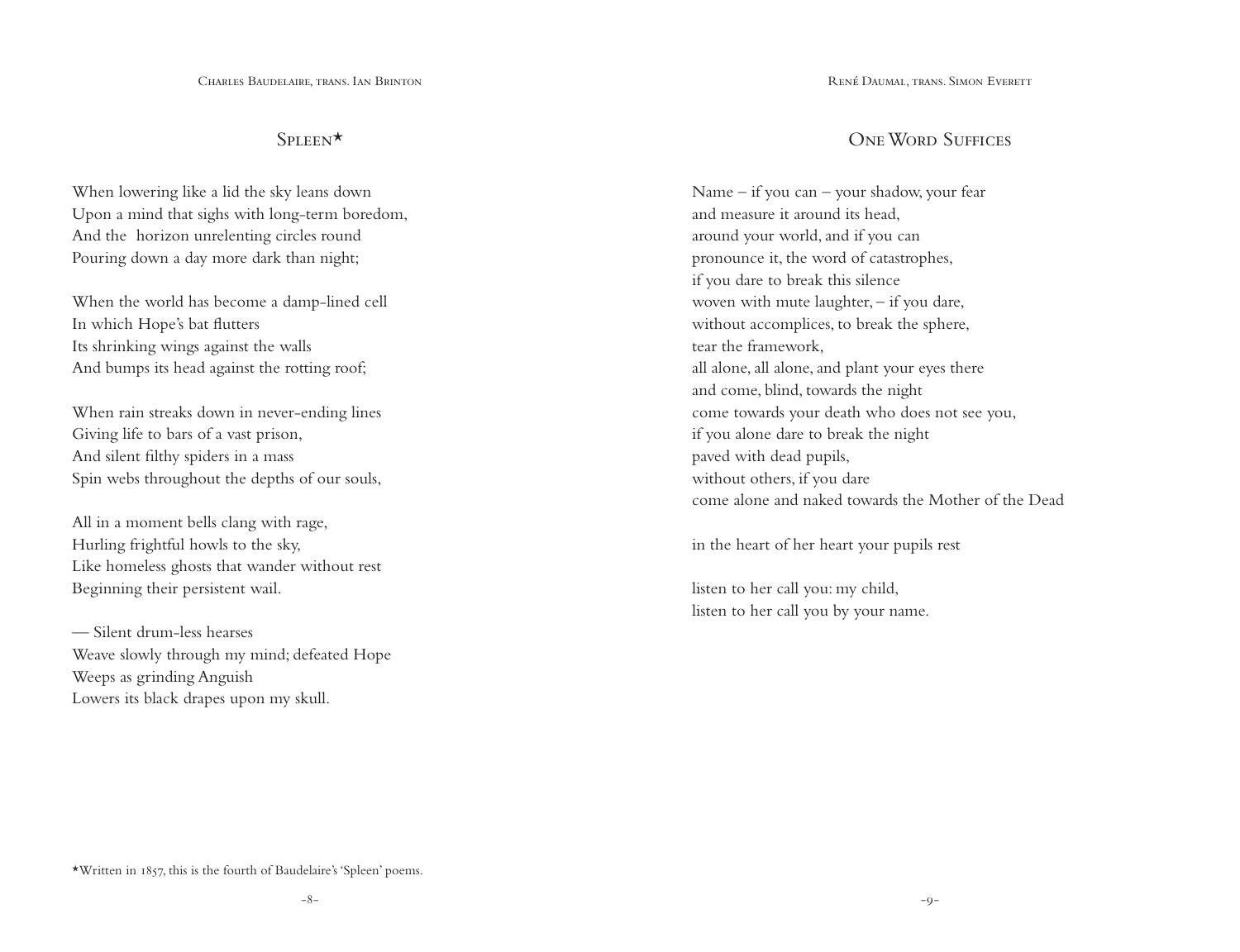#### Duncan MacKay

WANDERING SCHOLARS *(for Jeff Cloves, editor of 'Poetsdoos', St.Albans 1966-69)*

#### Dumbstruck

 sat on a baggage truck groping for descriptors in a Greyhound Terminal re-imagined

right there & then

in common in mind a width of rhythmic style

breaking between strict & free

put it together get out the way

let loose the wild unopened life

a Panther book of *Protest* & 'first days on junk'

Thru the Vortex 'down valley a smoke haze'

## while against them yips & barks in the dark

from 'deep mind of maker'

this

hurrying home through narrow

streets books tucked

under arm beneath the

Abbey's ivied gate

so it went before

the game of abstract structure

enforced experience

straining sweating against the self-imposed

of pulse breath glottal nasal dental

 headed someplace else hitching west sleeping on that bench above that beach finger-picking syllable accent scrawl across page poem taking form finding swallow's dip & swoop Bubbs Creek haircut boy a Way that can be spoken

headed someplace else

 to translate the confusion of impossible language go to pine to learn about pine so we did

'barely time to sweep away cobwebs spring mist to rise over the fields'.